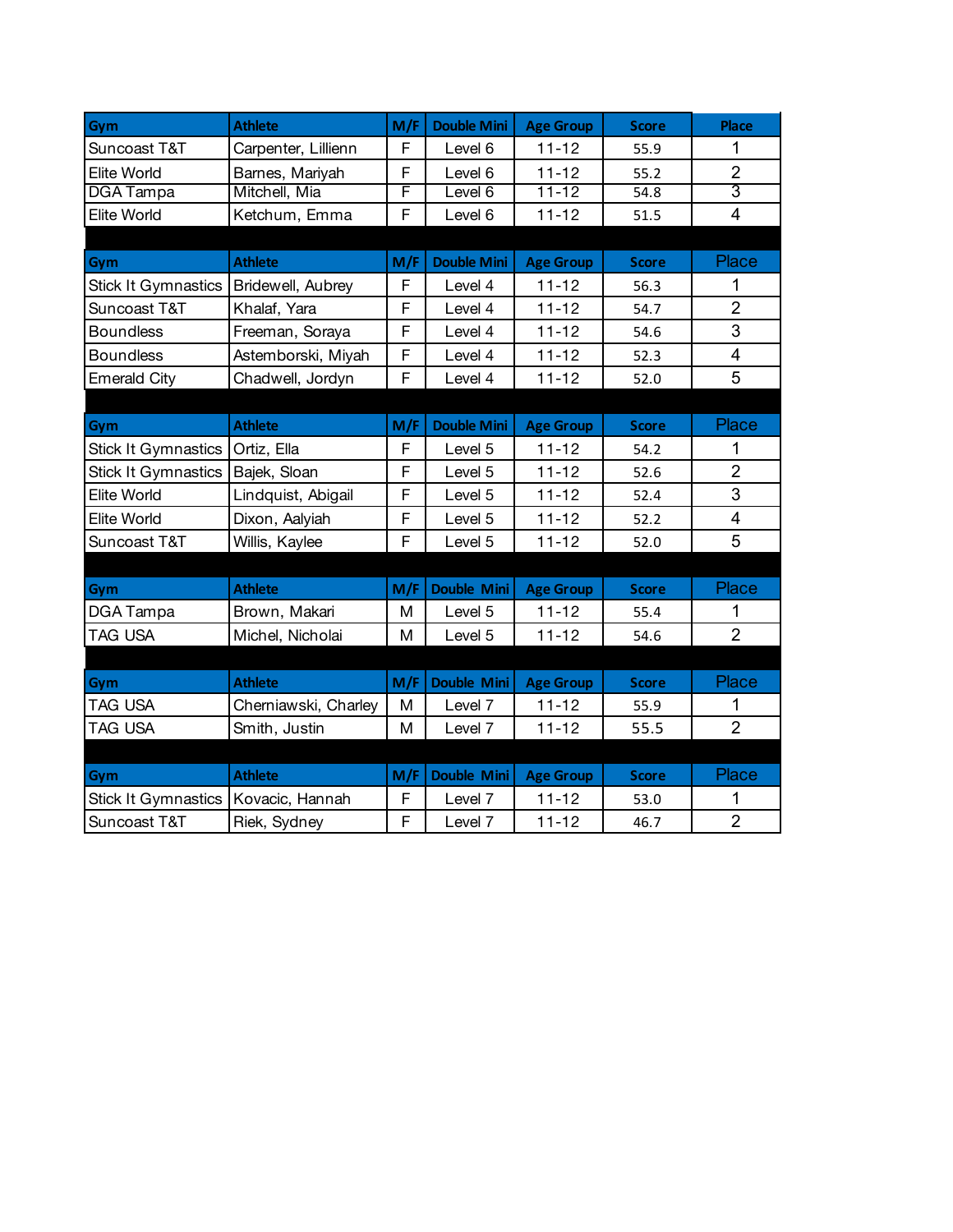| Gym                        | <b>Athlete</b>       | M/F            | <b>Tumble</b> | <b>Age Group</b> | <b>Score</b> | Place                    |
|----------------------------|----------------------|----------------|---------------|------------------|--------------|--------------------------|
| DGA Tampa                  | Brown, Makari        | М              | Level 5       | $11 - 12$        | 50.6         | 1                        |
| <b>TAG USA</b>             | Cherniawski, Charley | M              | Level 5       | $11 - 12$        | 48.1         | $\overline{2}$           |
|                            |                      |                |               |                  |              |                          |
| Gym                        | <b>Athlete</b>       | M/F            | <b>Tumble</b> | <b>Age Group</b> | <b>Score</b> | Place                    |
| Suncoast T&T               | Riek, Sydney         | F              | Level 5       | $11 - 12$        | 44.1         | -1                       |
|                            |                      |                |               |                  |              |                          |
| Gym                        | <b>Athlete</b>       | M/F            | <b>Tumble</b> | <b>Age Group</b> | <b>Score</b> | Place                    |
| <b>TAG USA</b>             | Michel, Nicholai     | M              | Level 4       | $11 - 12$        | 51.7         | 1                        |
|                            |                      |                |               |                  |              |                          |
| Gym                        | <b>Athlete</b>       | M/F            | <b>Tumble</b> | <b>Age Group</b> | <b>Score</b> | <b>Place</b>             |
| <b>Stick It Gymnastics</b> | Bridewell, Aubrey    | F              | Level 4       | $11 - 12$        | 55.1         | 1                        |
| <b>Stick It Gymnastics</b> | Bajek, Sloan         | F              | Level 4       | $11 - 12$        | 53.8         | $\mathbf{2}$             |
| <b>Stick It Gymnastics</b> | Ortiz, Ella          | F              | Level 4       | $11 - 12$        | 53.6         | 3                        |
| <b>Emerald City</b>        | Chadwell, Jordyn     | F              | Level 4       | $11 - 12$        | 49.4         | 4                        |
|                            |                      |                |               |                  |              |                          |
| Gym                        | <b>Athlete</b>       | M/F            | <b>Tumble</b> | <b>Age Group</b> | <b>Score</b> | Place                    |
| DGA Tampa                  | Mitchell, Mia        | F              | Level 6       | $11 - 12$        | 45.0         | 1                        |
| <b>Stick It Gymnastics</b> | Kovacic, Hannah      | F              | Level 6       | $11 - 12$        | 44.5         | $\overline{2}$           |
| <b>Elite World</b>         | Barnes, Mariyah      | F              | Level 6       | $11 - 12$        | 44.2         | $\sqrt{3}$               |
| Elite World                | Lindquist, Abigail   | F              | Level 6       | $11 - 12$        | 42.7         | $\overline{\mathcal{A}}$ |
| <b>Elite World</b>         | Ketchum, Emma        | F              | Level 6       | $11 - 12$        | 41.6         | 5                        |
|                            |                      |                |               |                  |              |                          |
| Gym                        | <b>Athlete</b>       | M/F            | <b>Tumble</b> | <b>Age Group</b> | <b>Score</b> | Place                    |
| Suncoast T&T               | Dufort, Evan         | M              | Level 6       | $11 - 12$        | 44.8         | 1                        |
|                            |                      |                |               |                  |              |                          |
| Gym                        | <b>Athlete</b>       | M/F            | <b>Tumble</b> | <b>Age Group</b> | <b>Score</b> | Place                    |
| <b>Elite World</b>         | Dixon, Aalyiah       | F              | Level 7       | $11 - 12$        | 41.4         | 1                        |
|                            |                      |                |               |                  |              |                          |
| Gym                        | <b>Athlete</b>       | M/F            | <b>Tumble</b> | <b>Age Group</b> | <b>Score</b> | Place                    |
| Suncoast T&T               | Cervone, Frankie     | M              | Level 7       | $11 - 12$        | 46.9         | 1                        |
|                            |                      |                |               |                  |              |                          |
| Gym                        | <b>Athlete</b>       | M/F            | <b>Tumble</b> | <b>Age Group</b> | <b>Score</b> | <b>Place</b>             |
| <b>Boundless</b>           | Freeman, Soraya      | F              | Level 2       | $11 - 12$        | 55.3         | 1                        |
| <b>Boundless</b>           | Astemborski, Miyah   | F              | Level 2       | $11 - 12$        | 54.4         | $\overline{2}$           |
| Suncoast T&T               | Khalaf, Yara         | $\overline{F}$ | Level 2       | $11 - 12$        | 54.1         | 3                        |
| Suncoast T&T               | Willis, Kaylee       | F              | Level 2       | $11 - 12$        | 51.9         | $\overline{4}$           |
|                            |                      |                |               |                  |              |                          |
| Gym                        | <b>Athlete</b>       | M/F            | <b>Tumble</b> | <b>Age Group</b> | <b>Score</b> | Place                    |
| Suncoast T&T               | Carpenter, Lillienn  | F              | Level 3       | $11 - 12$        | 52.5         | $\mathbf{1}$             |